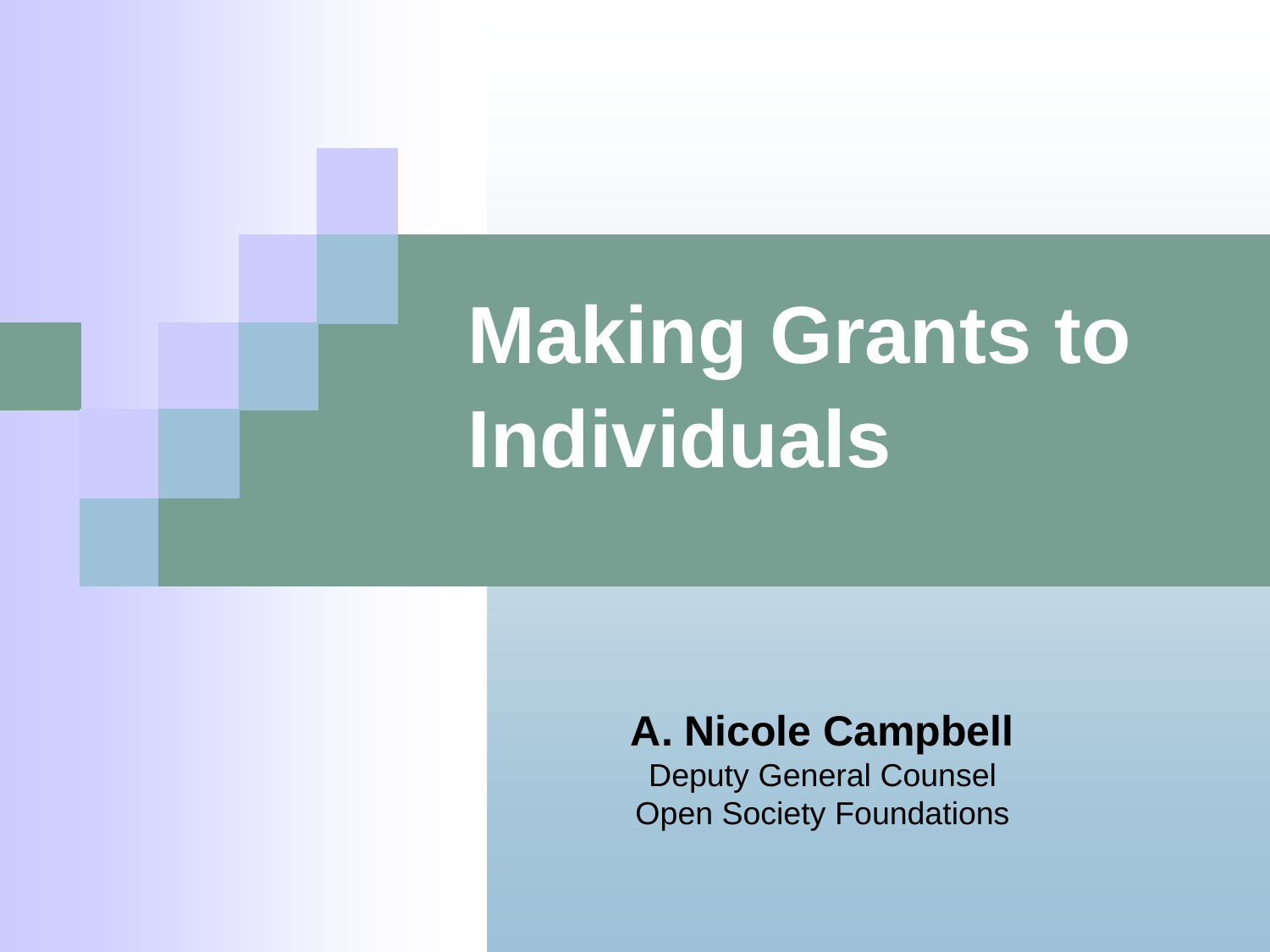## **Common Framing Questions**

- Which grants to individuals require special procedures?
- $\blacksquare$  Is the individual performing a service or is the award for his or her benefit?
- $\blacksquare$  Is it an organizational grant even though the ultimate recipient is an individual?
- What about awards to individuals to attend conferences?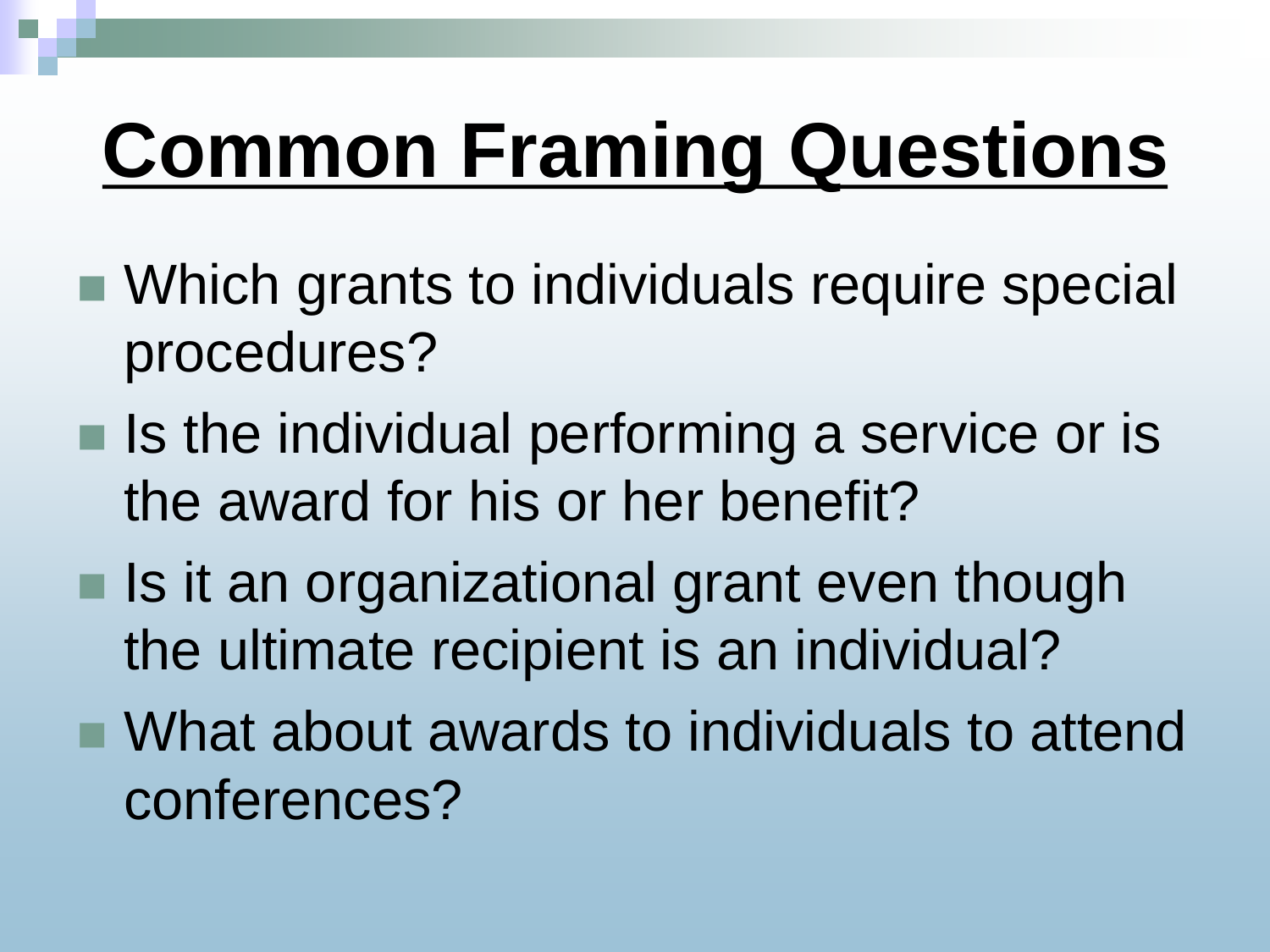#### **4945 Grant to Individual Framework**

■ If a private foundation pays or incurs *any* amount to an individual for "*travel, study*  or other similar purposes," it will be a "taxable expenditure" under the Code **unless** the grant meets *certain requirements*. *Code Section 4945(d)(3)*. Scholarships, fellowships, internships, prizes, and awards

**Excluded**: salaries and service arrangements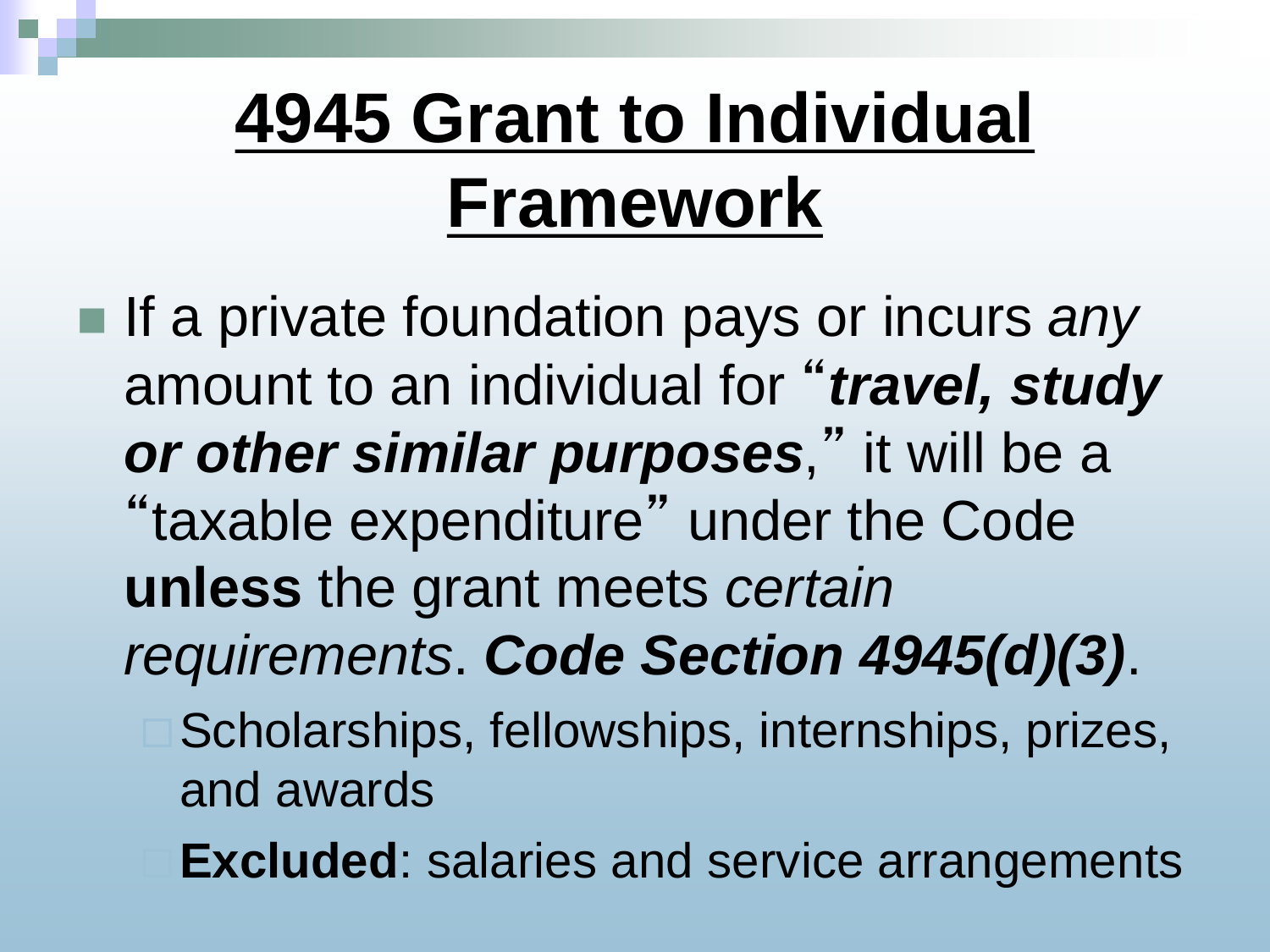## **Tax Code Requirements**

- Awarded on an (i) **objective and nondiscriminatory basis** (ii) pursuant to a procedure **approved** *in advance* **by the IRS AND**:
	- grant constitutes a *scholarship/fellowship* and is to be used for study at an educational organization;
	- grant constitutes a *prize/award* and the recipient is selected from the general public; **OR**
	- grant purpose is to achieve a *specific objective*, produce a *report*, or *improve/enhance* grantee' s *capacity, skill, or talent*
		- Ξ "*Specific objective*"*: sufficiently narrow and definite* to use the funds *only* for charitable purposes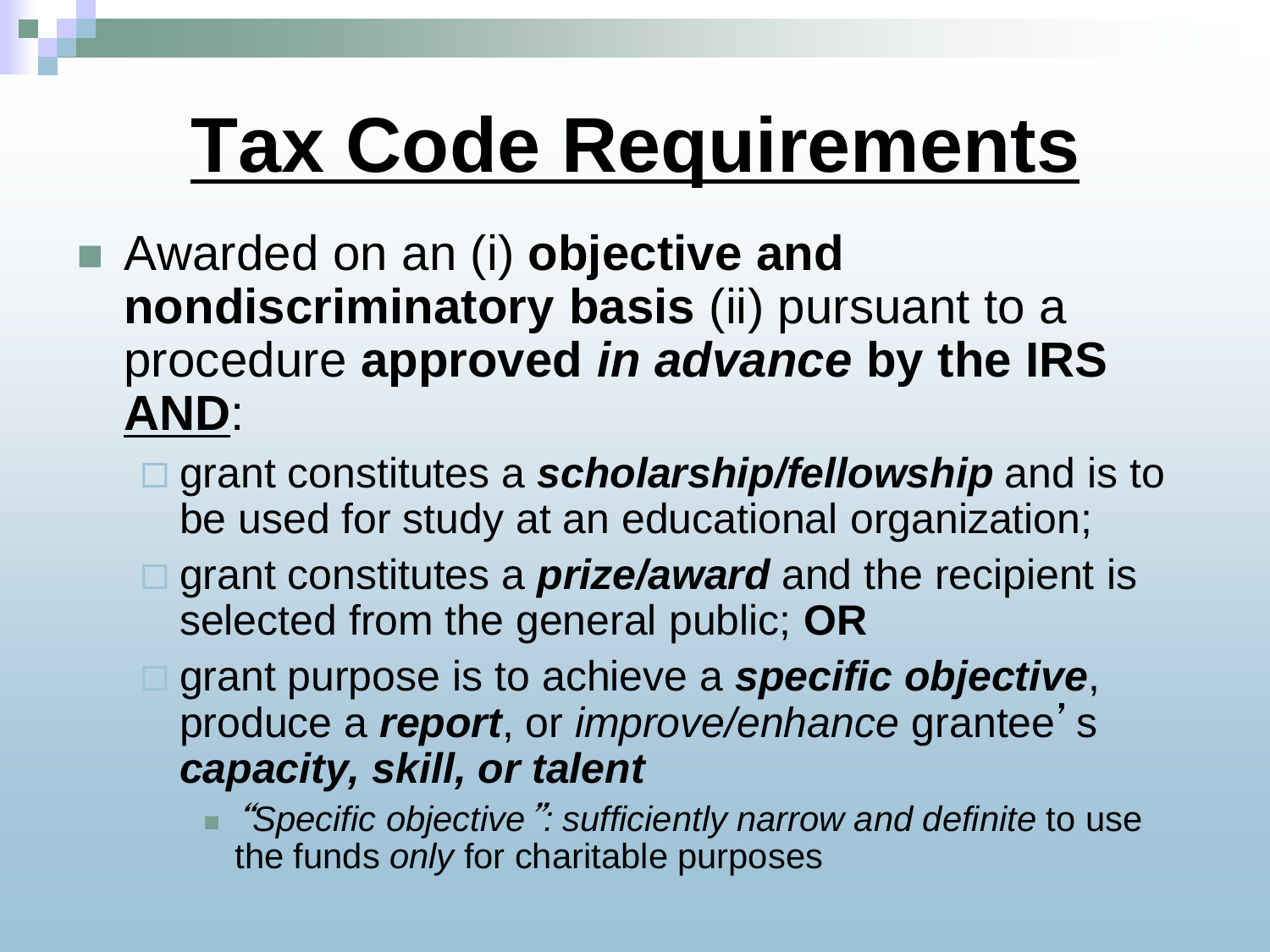#### **4945 Individual Grant Statutory/Regulatory Changes**

- Grants should be based on expertise & fairness.  $\Box$  Not based on whim and personal relationships
- Supervision by schools **or** produce a tangible product, achieve a specific objective, or improve/enhance a skill

 **IRS advance approval required**: **(i)** objective/nondiscriminatory; **(ii)** *reasonably calculated* to result in grantee performance; and **(iii)** reports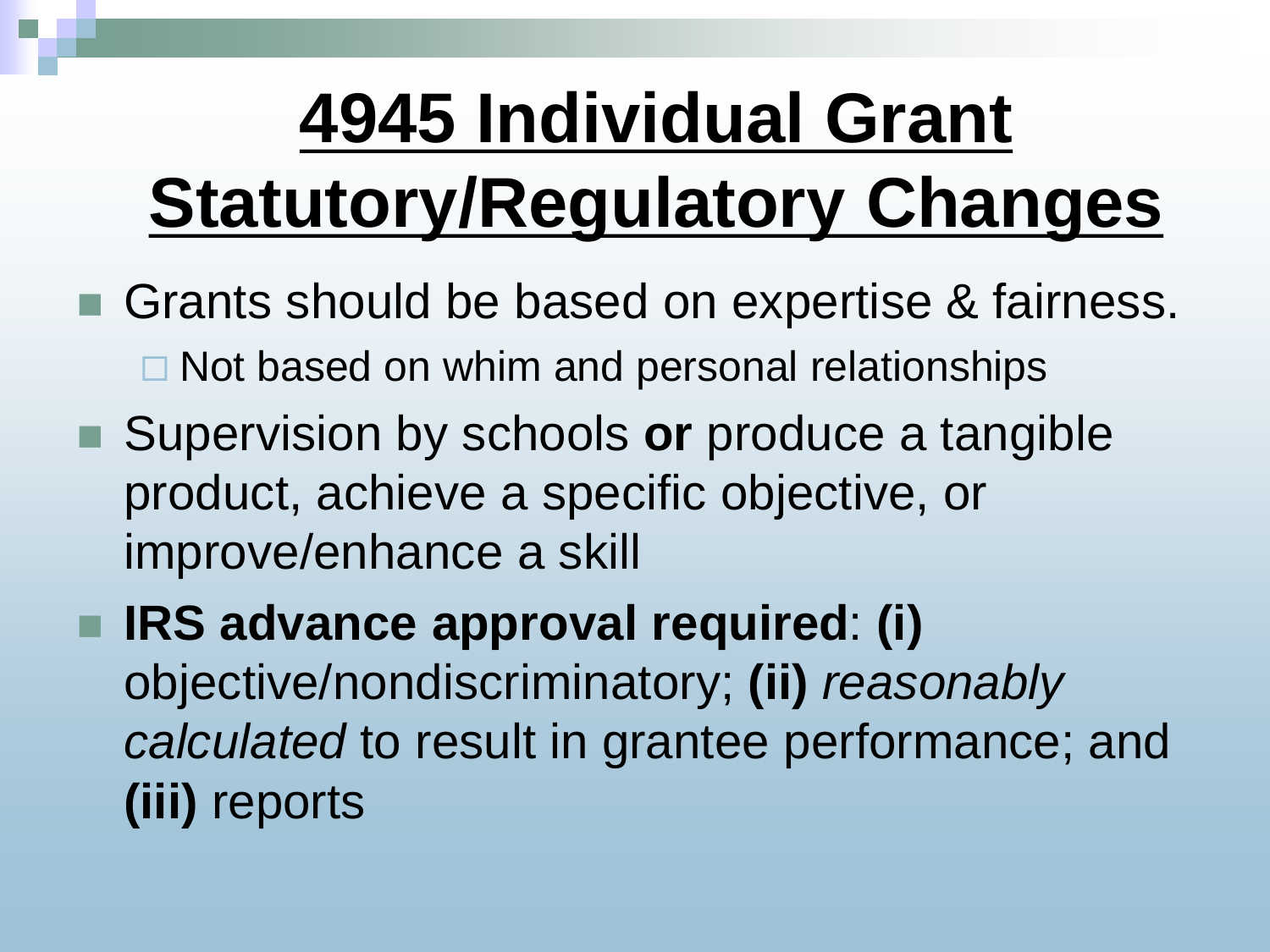## **Distinguishing 4945 Individual Grants from** *Other* **Grants**

- Grants to individuals **not** for *travel* or *study* (e.g., grants to indigent individuals to help them purchase furniture or for disaster relief) are **not** 4945 grants.
- Grants that do not attempt to influence *future* activities of the grantee are **not** 4945 grants.
	- $\Box$  No imposition of future conditions on the recipients
	- □ Examples: grant for past literary achievement or best book during a particular year
- Grants to **organizations** subsequently paid to individuals are **not** 4945 grants **IF**….
	- No earmarking for a named individual
	- No agreement where the foundation may cause the selection of the recipient by the grantee organization
	- No expenditure responsibility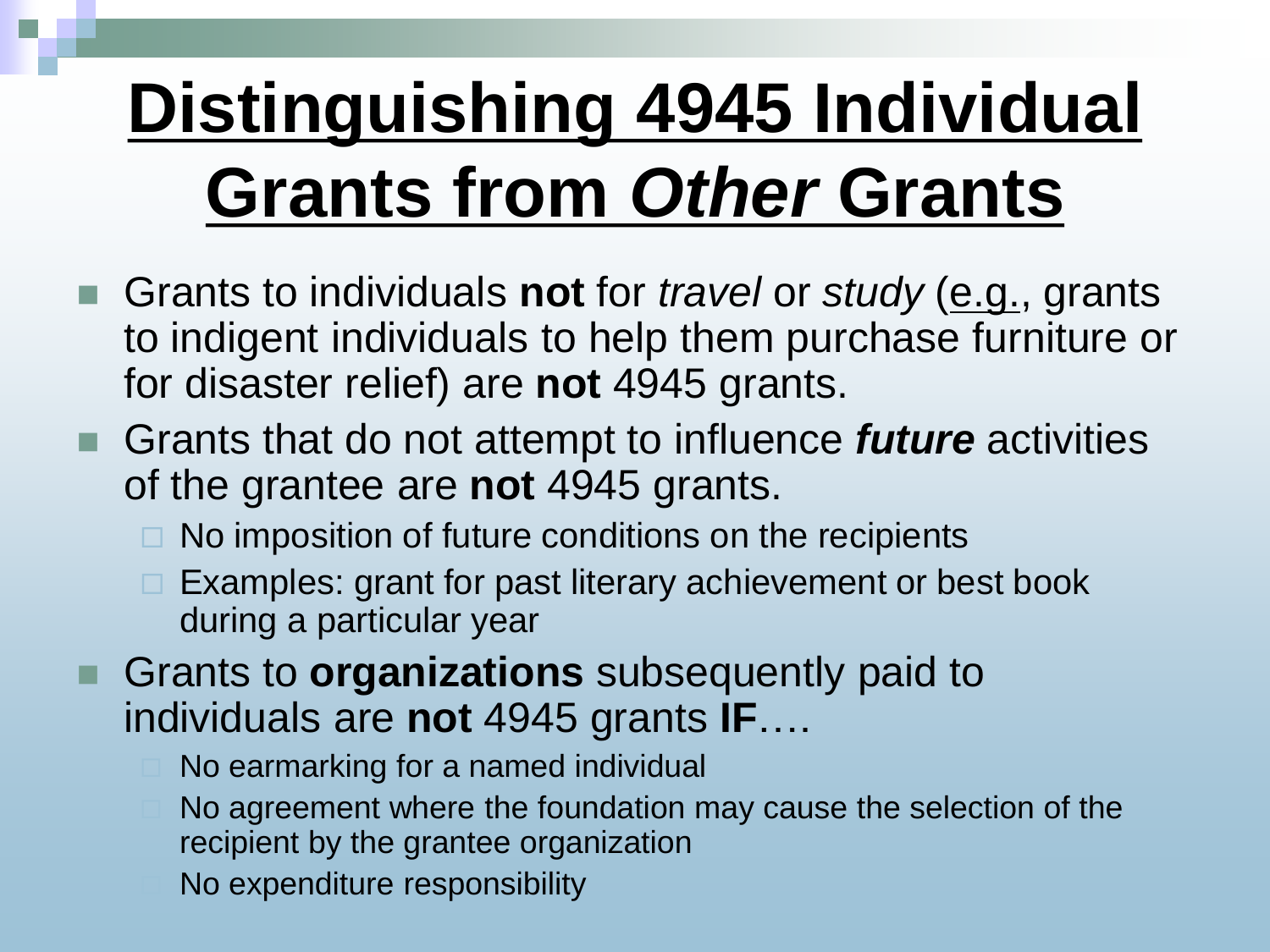#### **Grants to ER Intermediaries**

- Grants to organizations that require expenditure responsibility (e.g., foreign universities, non-US public charities) for the benefit of an individual will *always* be treated as a 4945 individual grant.
	- $\Box$  Grantee must follow the private foundation's individual grant rules.
	- The above is true even if grantee exercises *de facto* **control** over the **selection** process and makes the selection *completely independently* of the private foundation.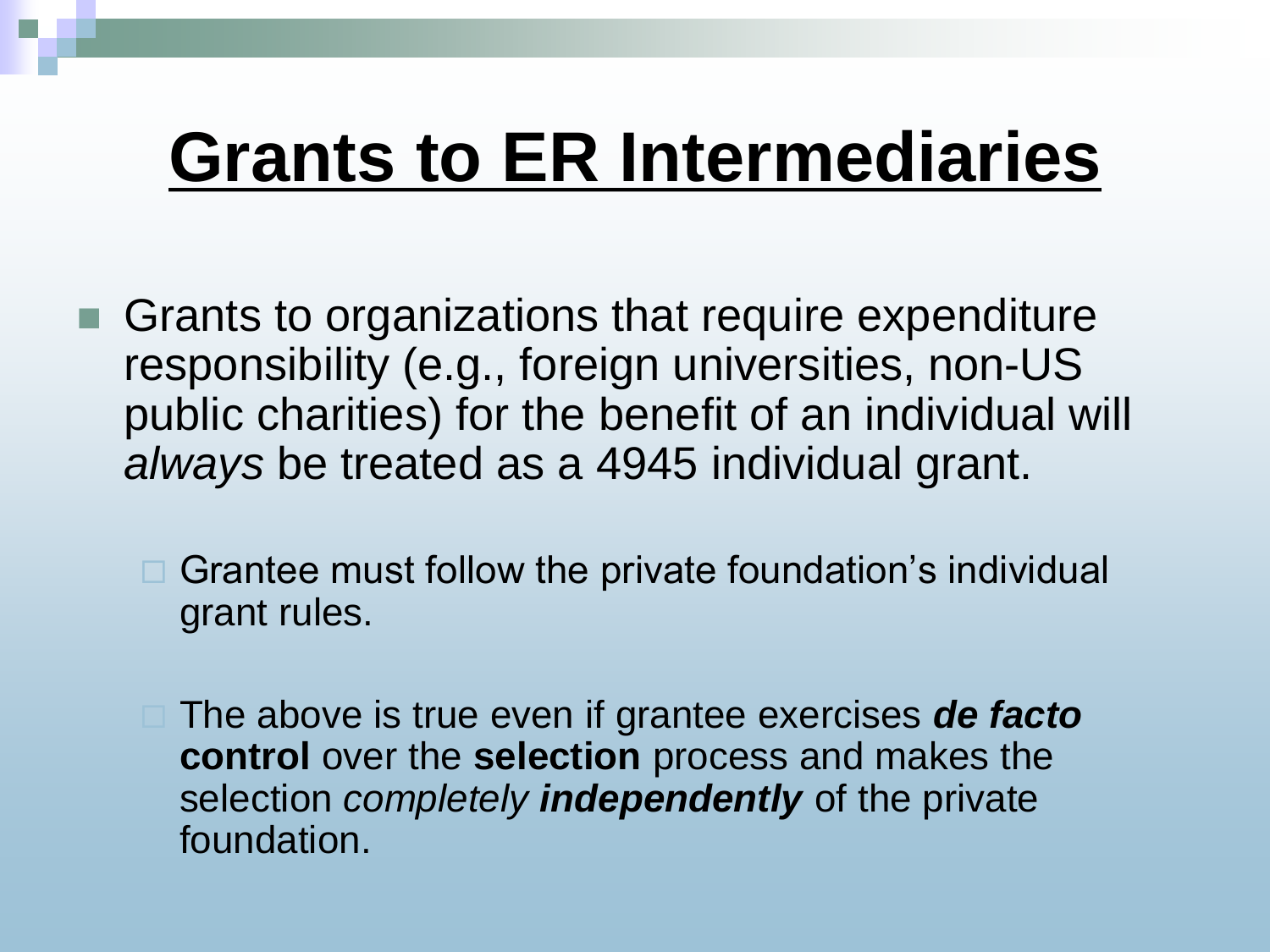#### **Grants to PC/Govt Intermediaries**

- Grants to **public charities** for a project managed by an individual will **not** be a 4945 individual grant **if**:
	- □(i) grant for project supervised by PC; and (ii) public charity **controls** selection
		- Objective manifestation of the PC's control "although the selection need not be made *completely independently* of the private foundation." [Note **veto privileges**]

Cannot be a mere "disbursing agent"

 **Governmental agencies** – PF can exercise considerable control.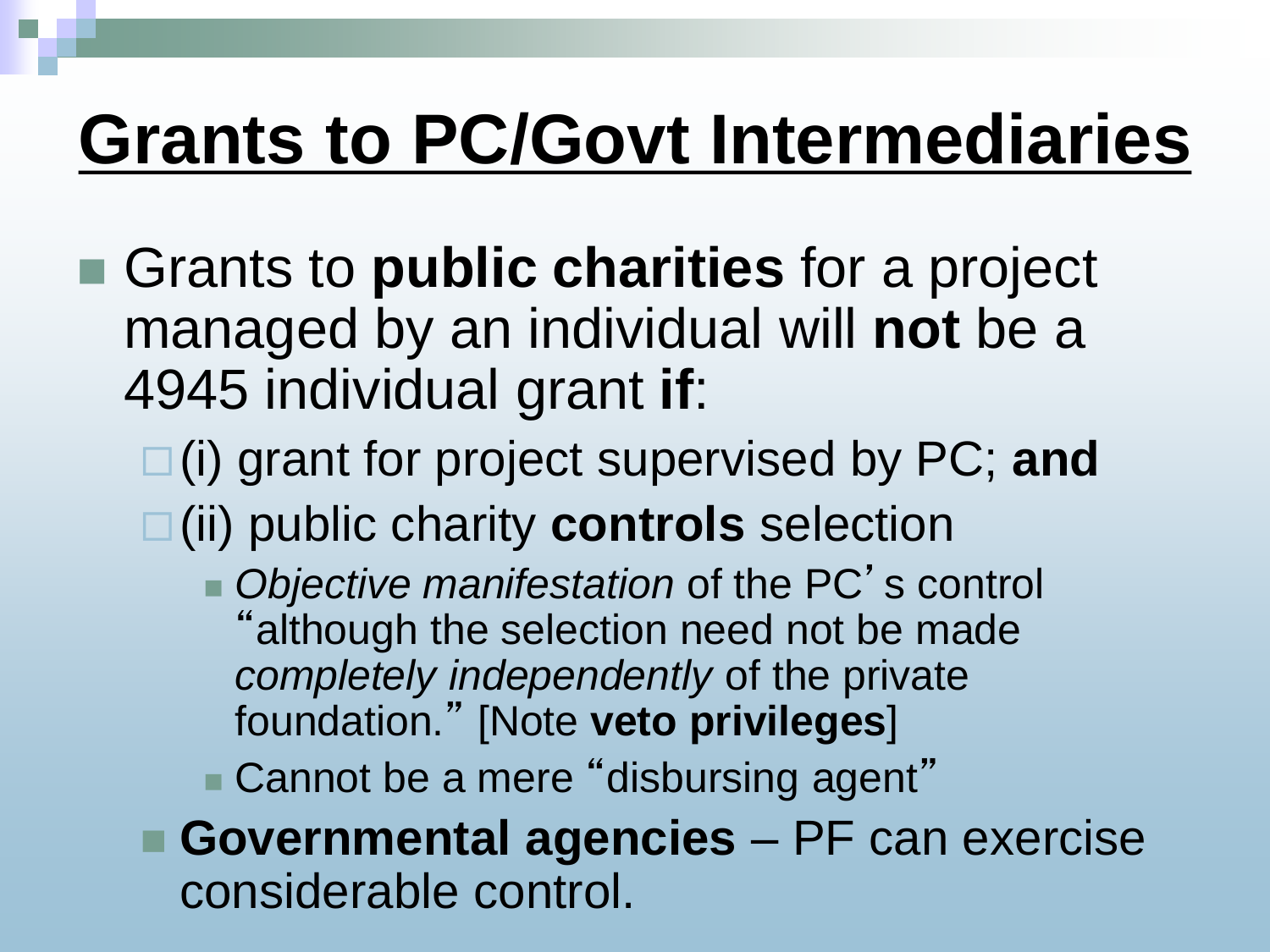## **Hypo – Intermediary**

■ A researcher, an individual, approaches your PF and describes a project that falls *directly* within the objectives and goals of PF's program. PF's program would like to fund the project, but does *not* want to deal with the rules around grants to individuals. Accordingly, PF makes the grant through a *public charity* with the understanding that the public charity will "*host*" the individual. The public charity will provide some administrative support to him and transfer PF's payments to him.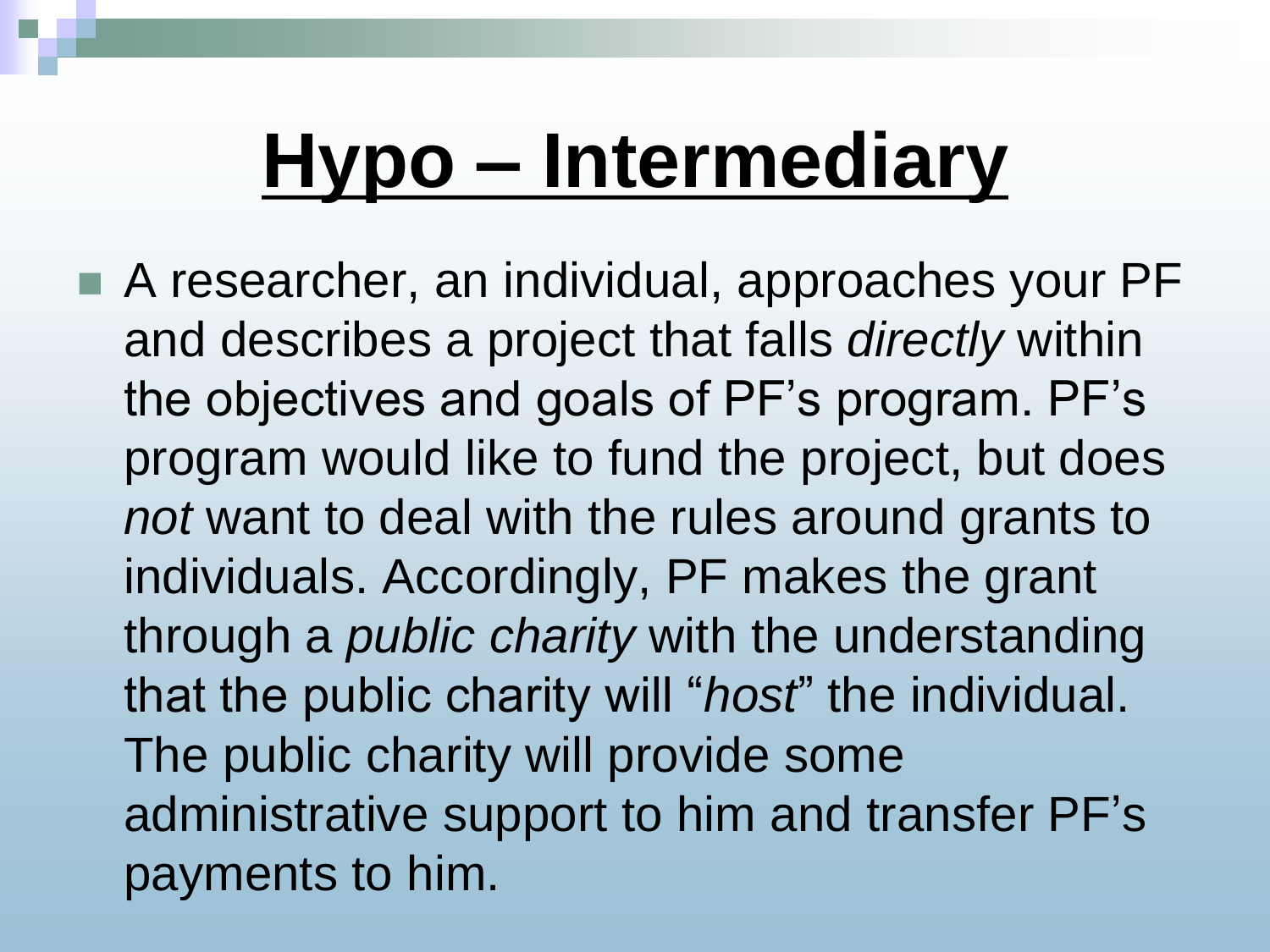#### **4945 Individual Grants are Not Awards for Services**

 **Payments to those who render services** to further the private foundation's goals or **reimbursement** for expenses

□ e.g., employee salaries; consultant fees

■ Payment (including salaries, consultants' fees, and reimbursement for travel expenses) to individuals for **personal services** in *assisting* a foundation in planning, evaluating, or developing projects or areas of program activity by consulting, advising, or participating in **conferences organized by the foundation**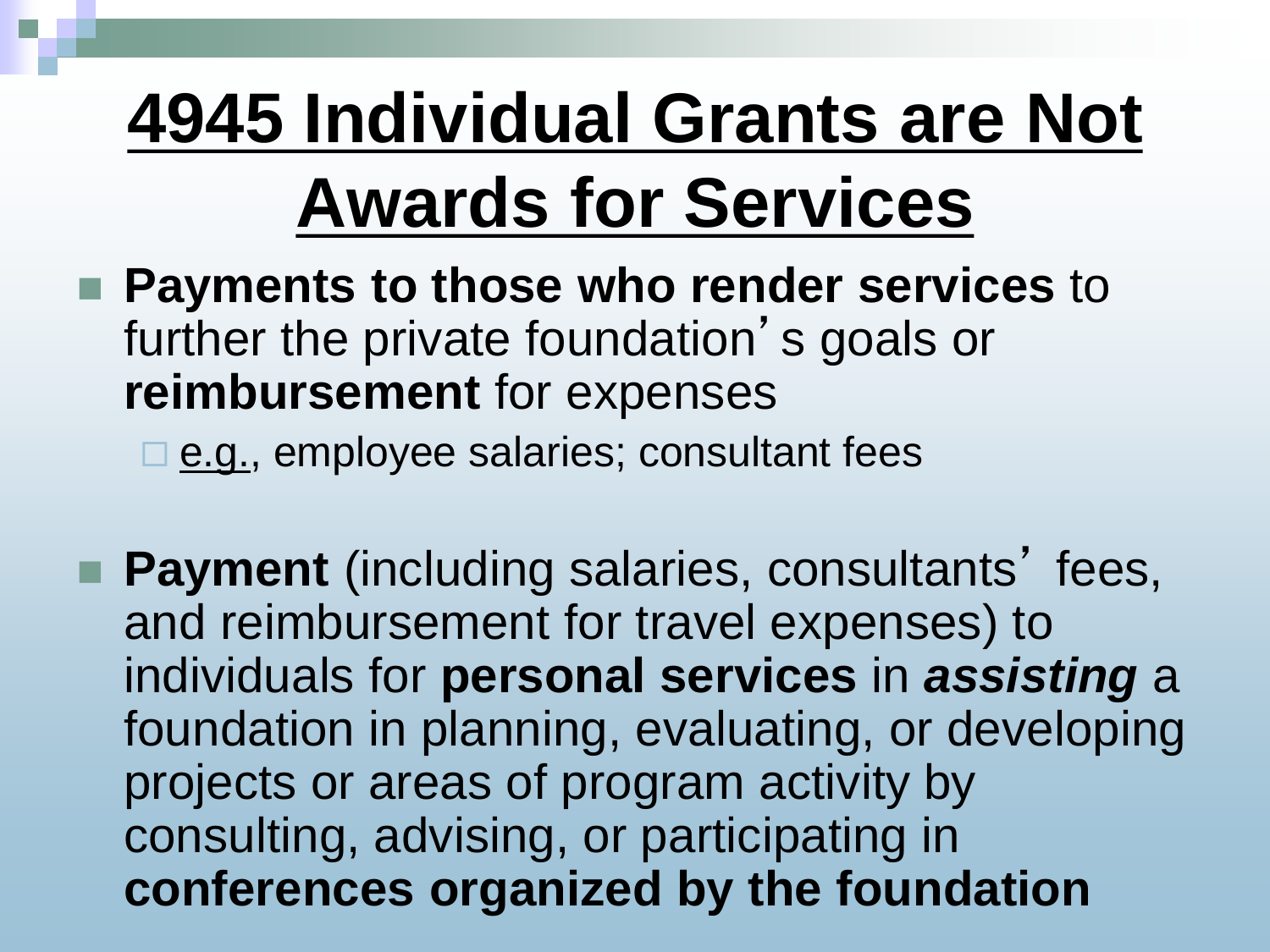## **Hypo - Services**

**PF** program asks an individual to prepare a research paper that will be used as part of a new series that PF program will be hosting on its website. PF will own all rights to the work.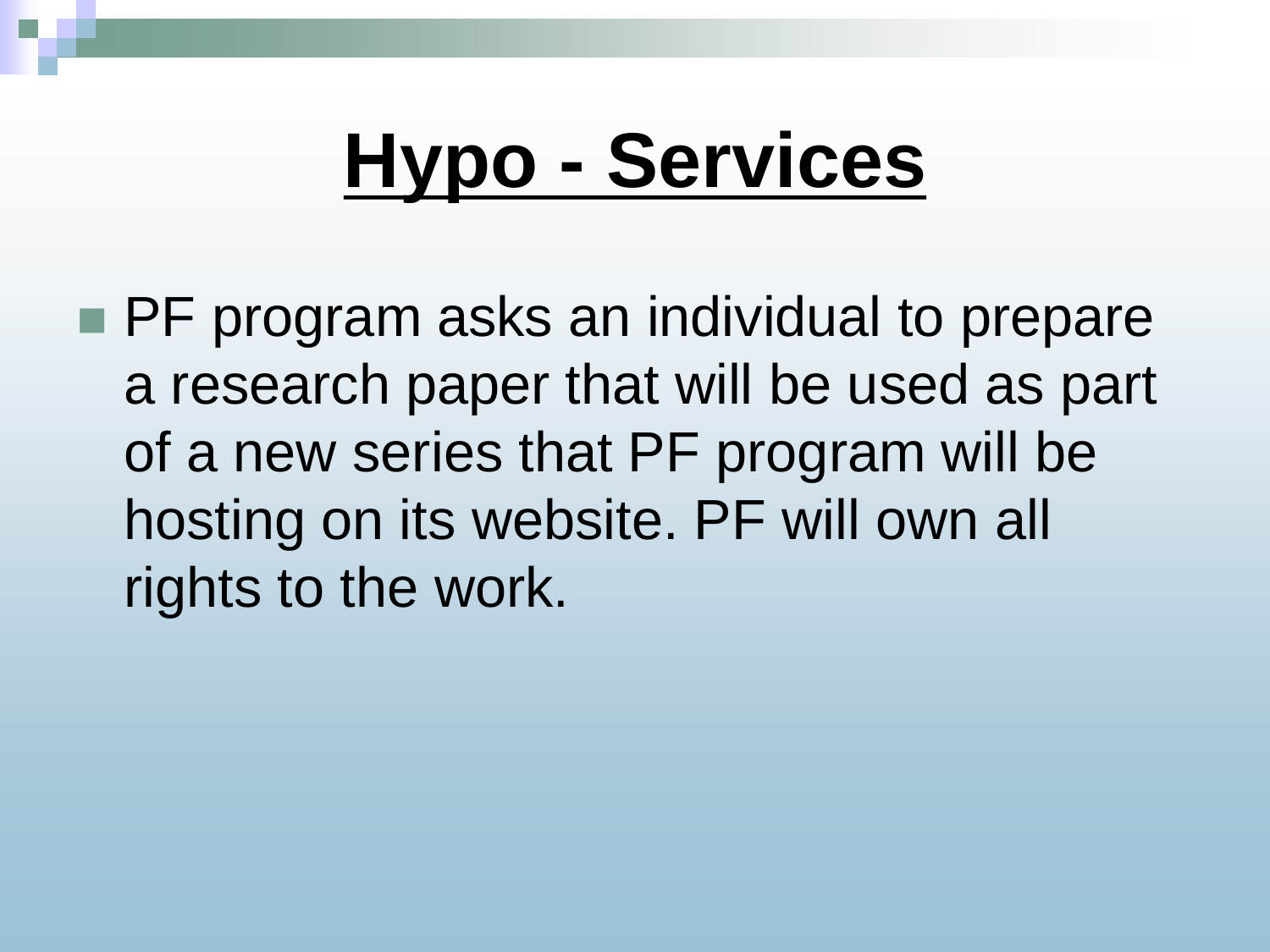#### **Renewals and Extensions of 4945 Grants to Individuals**

#### **Renewals** – can *ignore* 4945 requirements **IF**:

- No information that *original grant* was being used for purpose other than original purpose
- All *reports* that are due are in; **and**
- *Additional* criteria and procedures for renewal are **objective** and **nondiscriminatory**
- **Extensions** not regarded as a grant or renewal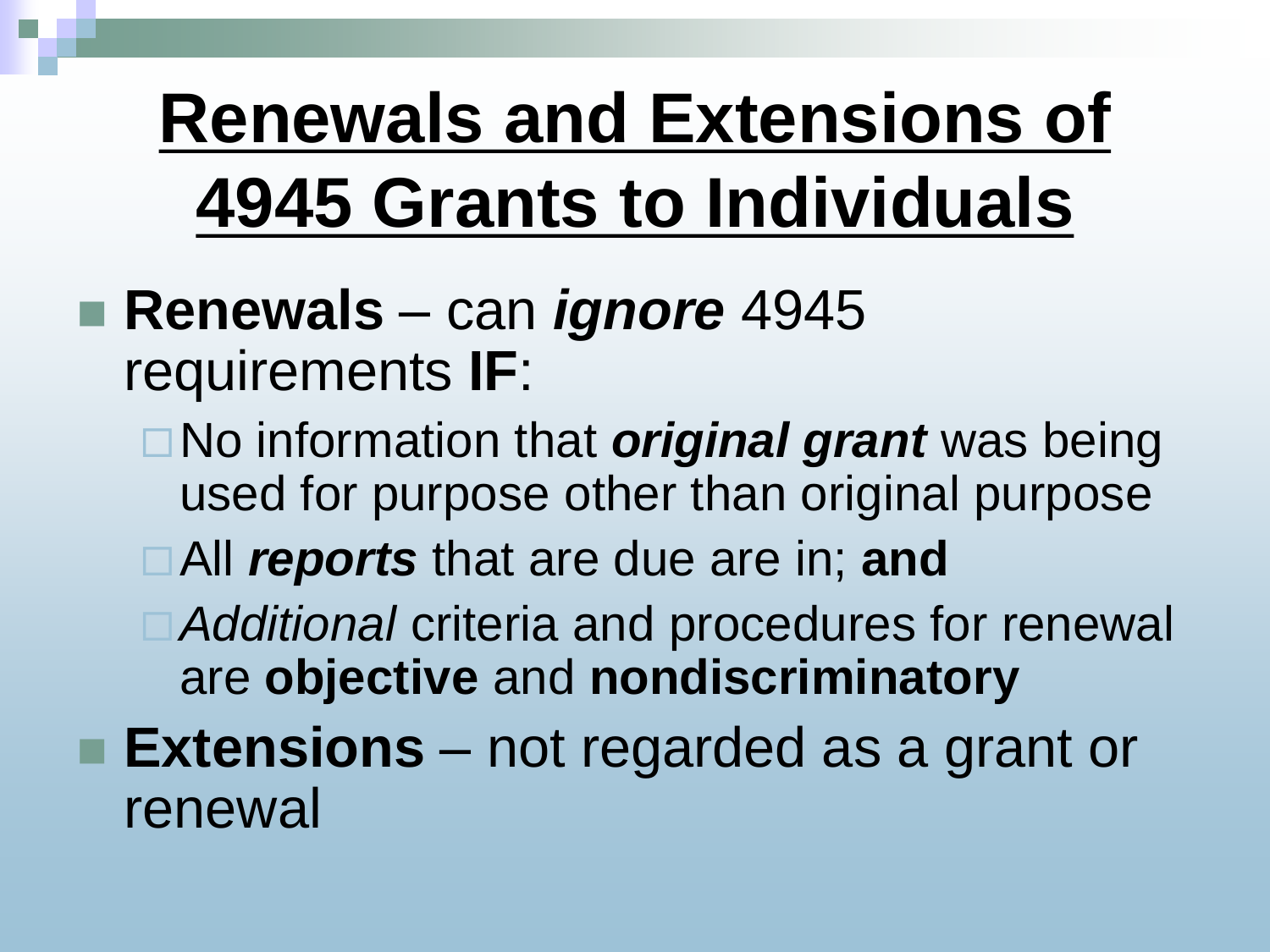#### **Selection –** "**Objective and Nondiscriminatory Basis**"

- **Generally**, grants must be awarded through a program that would be **consistent** with the foundation' s charitable status **and** certain selection rules.
- **Ordinarily requires group from which the grantees are selected** be chosen on the basis of **criteria** *reasonably related* to the purposes of the grant
- **Group must be** *sufficiently broad* so that the giving of grants to members of such group would be considered charitable.
	- Should be **sufficiently large** to constitute a charitable class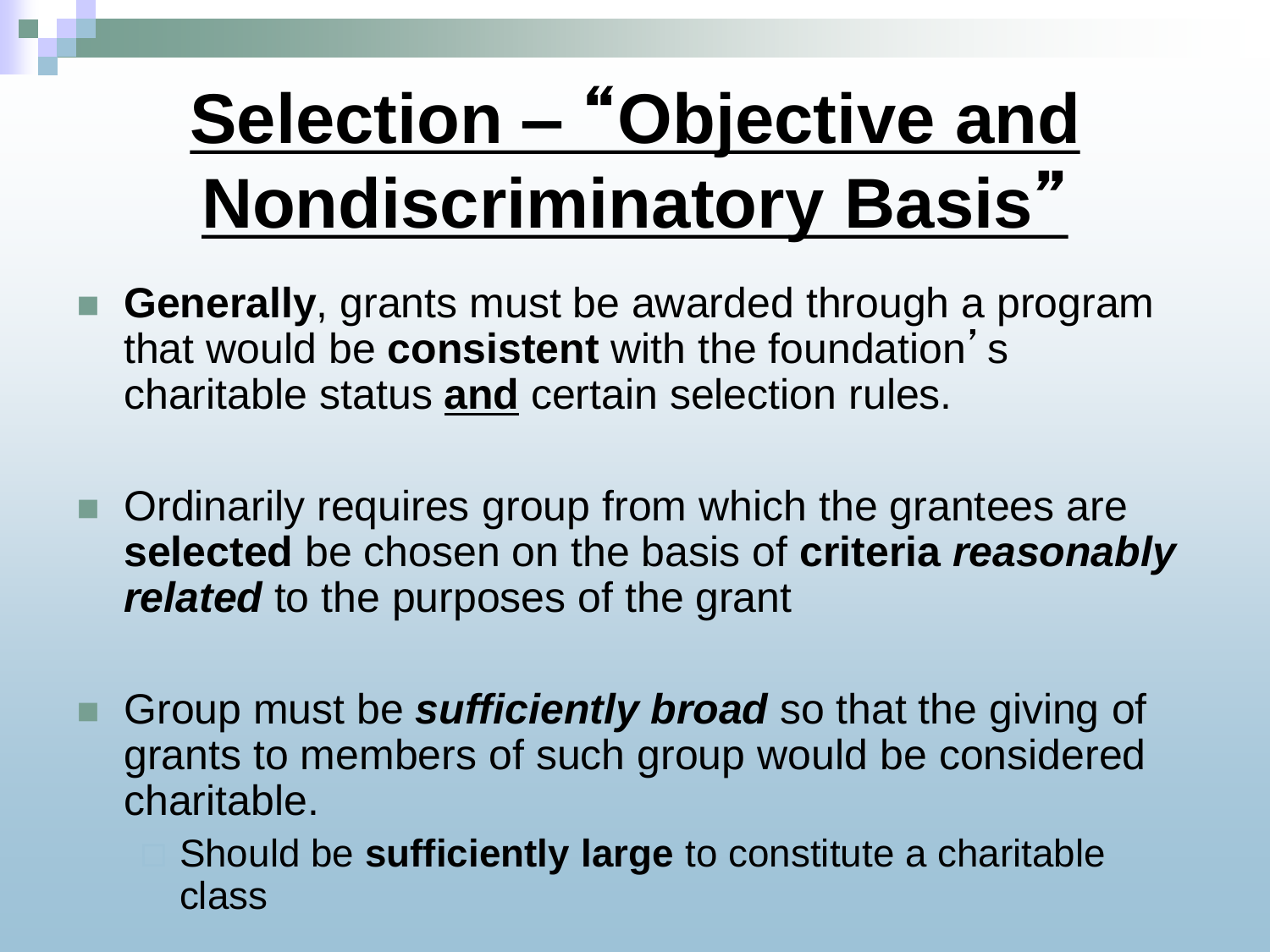## **Hypo – Charitable Class**

**PF's Scholarship program has decided to** issue a scholarship to women of Barbadian descent from the South Bronx. There is an extensive application process and independent selection committee.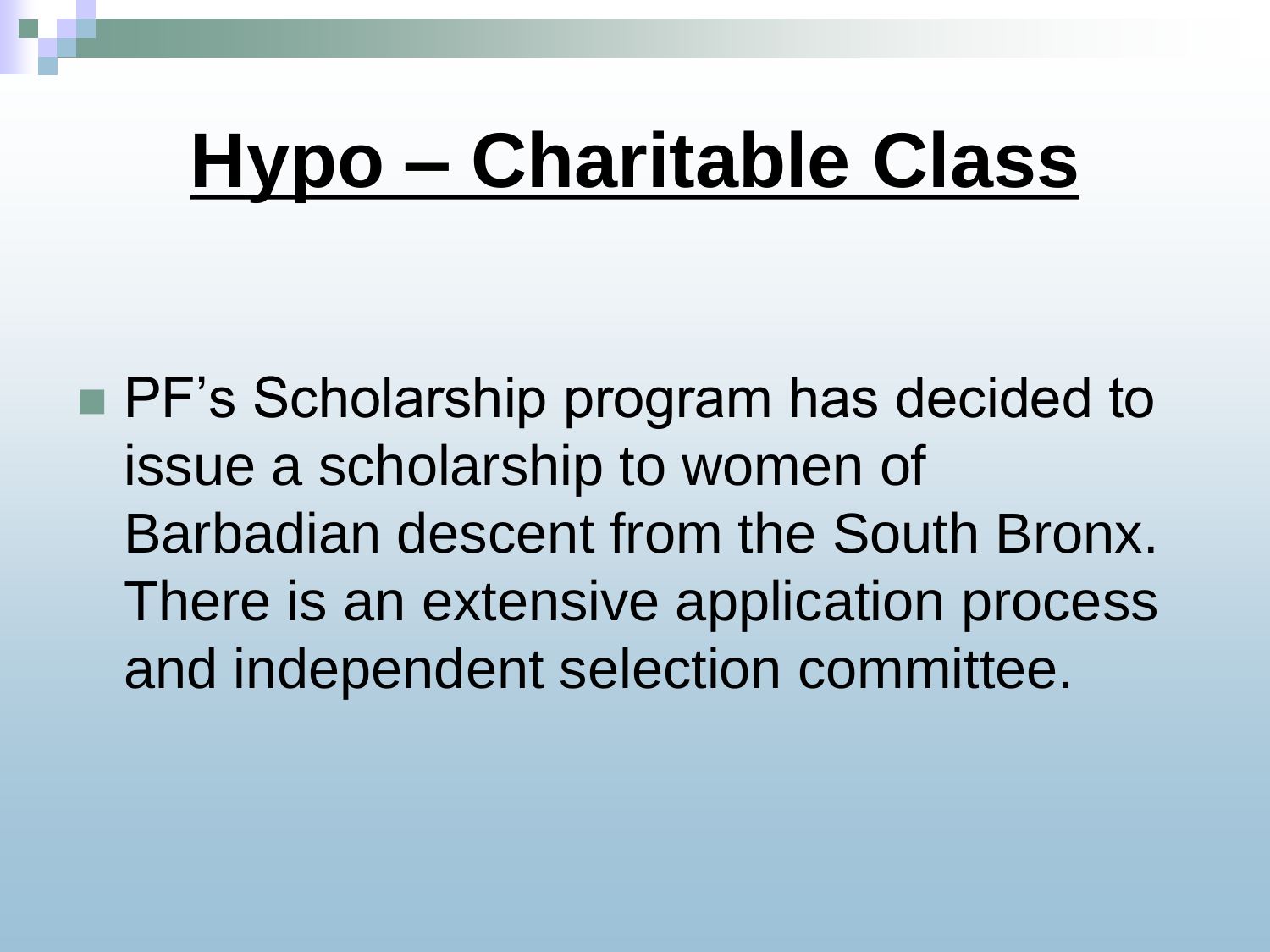## **Selection –** "**Exceptionally Qualified**"

- Group of potential grantees is **not** *always* necessary.
	- Have to consider the **purposes** of the grant to select only one or several persons because they are *exceptionally qualified* to carry out these purposes
	- $\Box$  It is otherwise evident that the selection is particularly calculated to effectuate the charitable purpose of the grant rather than to benefit (a) particular person(s).
- Foundations can thus impose *reasonable* **restrictions** on the group of potential grantees.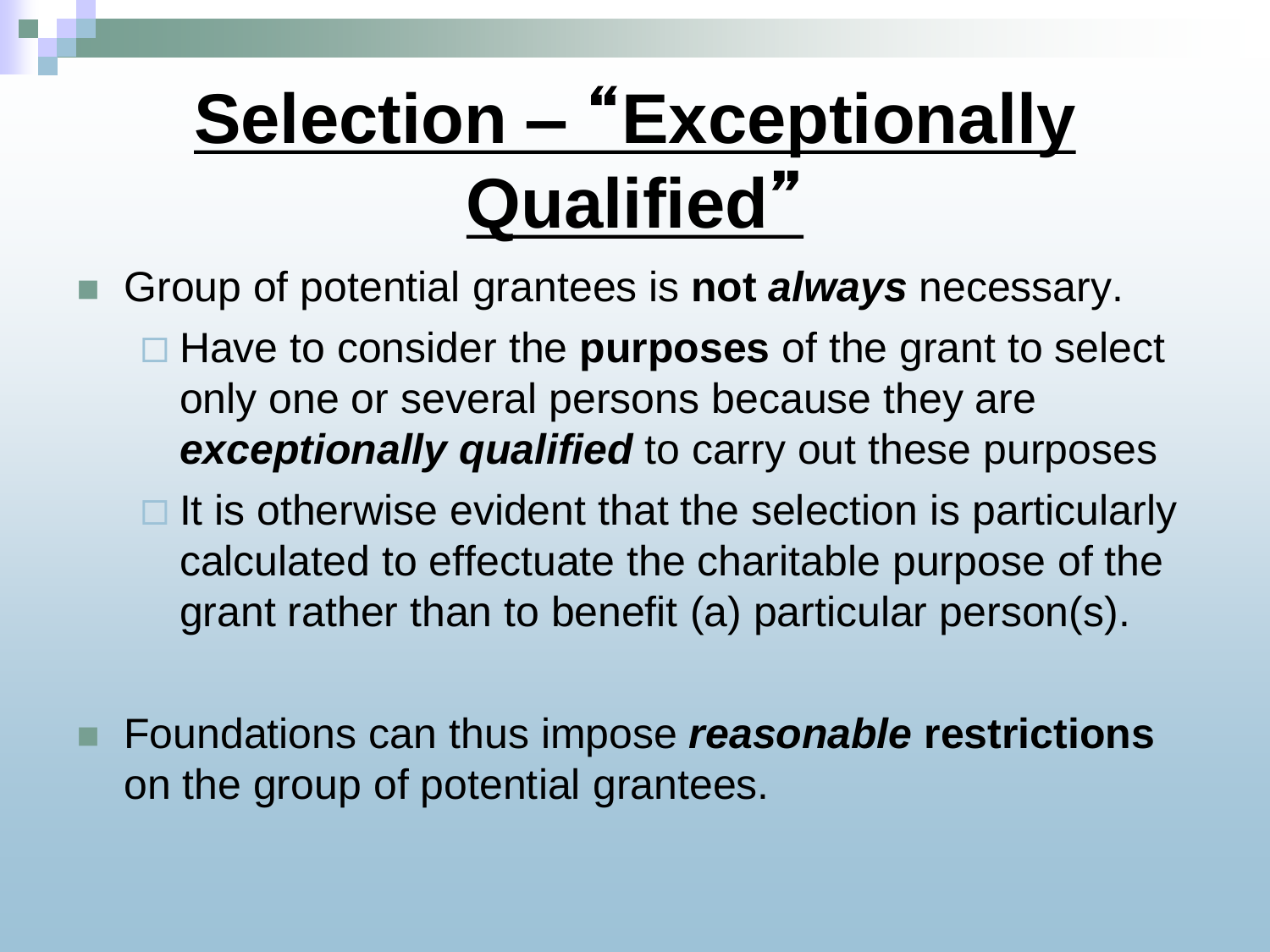## **In-House Travel Grants Programs**

- Often exists to allow individuals to attend conferences, trainings, seminars, etc. in a field of interest to the foundation
- Typically, a qualified candidate must be:
	- *Exceptionally* **qualified** in the field of interest **OR**
	- **□** In a *unique* position to benefit from or contribute to the event/benefit the field
- TGP should have written **Guidelines** that staff must follow.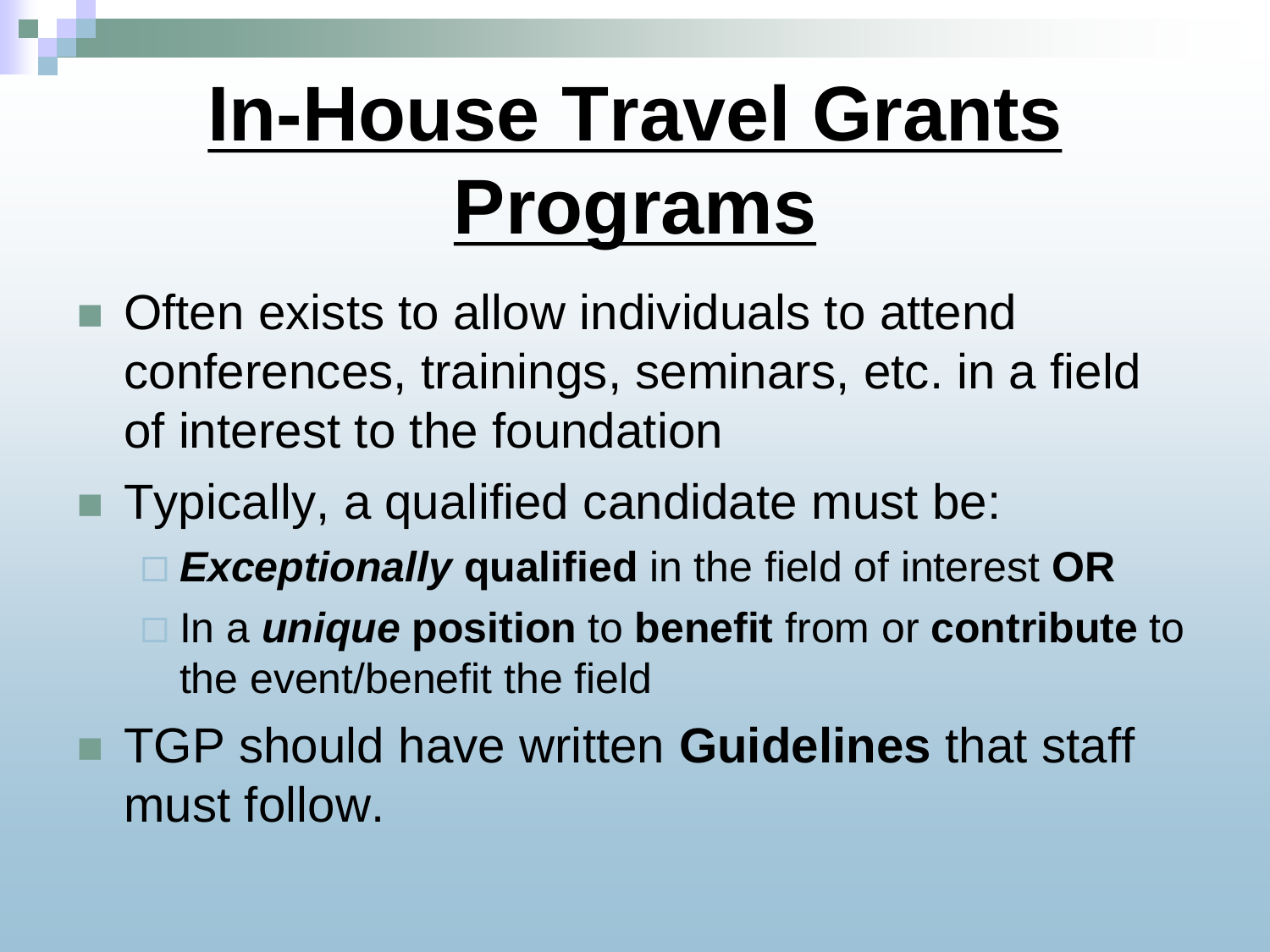## **Hypo – Travel Grant**

- An individual approaches PF for funding to attend an upcoming conference where the topic is within PF's program's focus.
- Can you support this individual with a travel grant?
- What if the individual were speaking at the conference?
- What if the conference were co-sponsored by PF?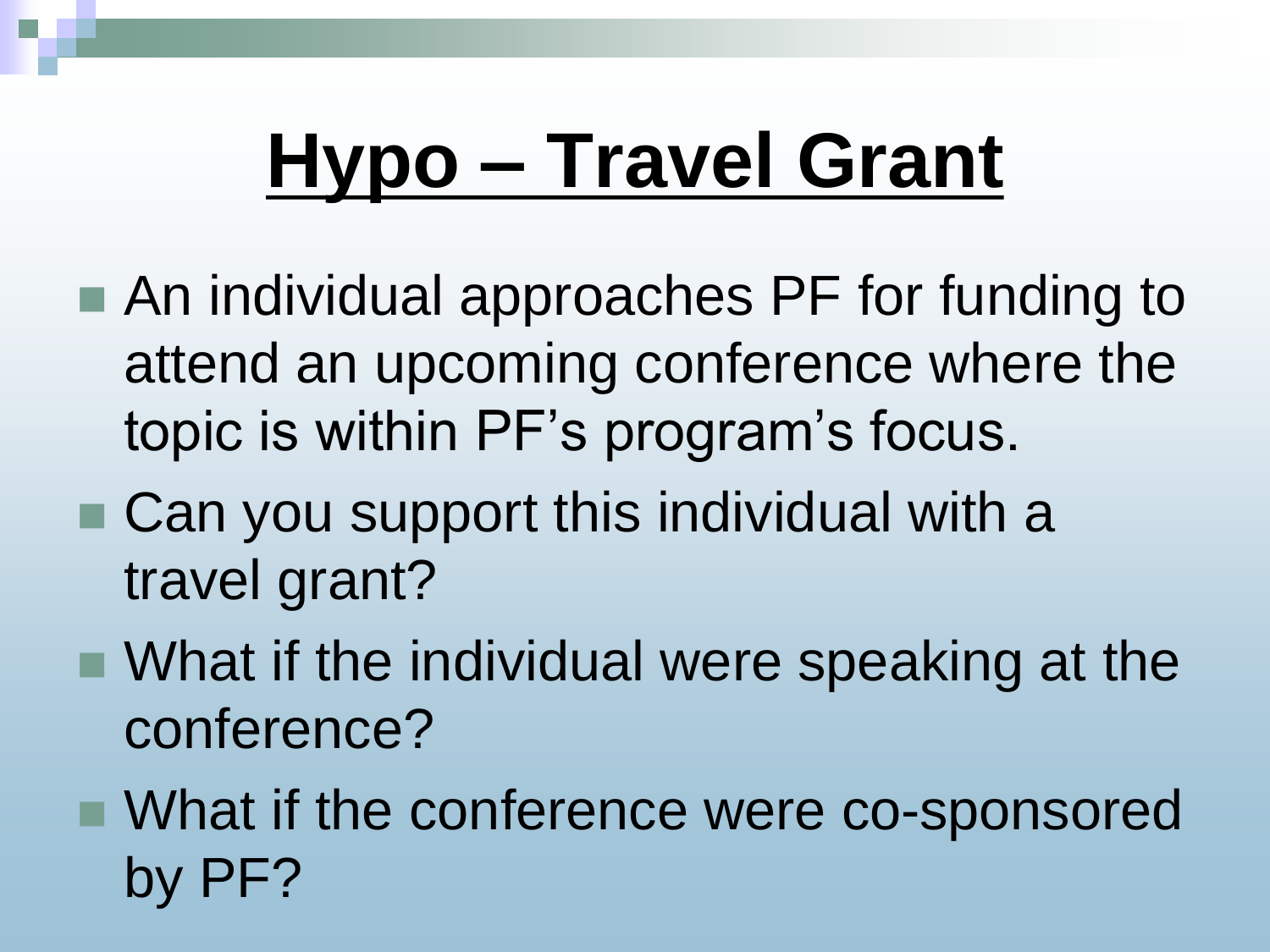#### **Selection Process**

- Criteria used should be *related* to the purpose of the grant.
	- **e.g.: Scholarship criteria: prior academic** performance, instructor recommendations, interviews, standardized tests
- **Cannot** give preference to *family* members/relatives
- *Wide* **solicitation** (e.g., institutions, newsletters …avoid word of mouth, PF friends)
- **No** grants to PF managers, trustees, directors, and officers (or their family members)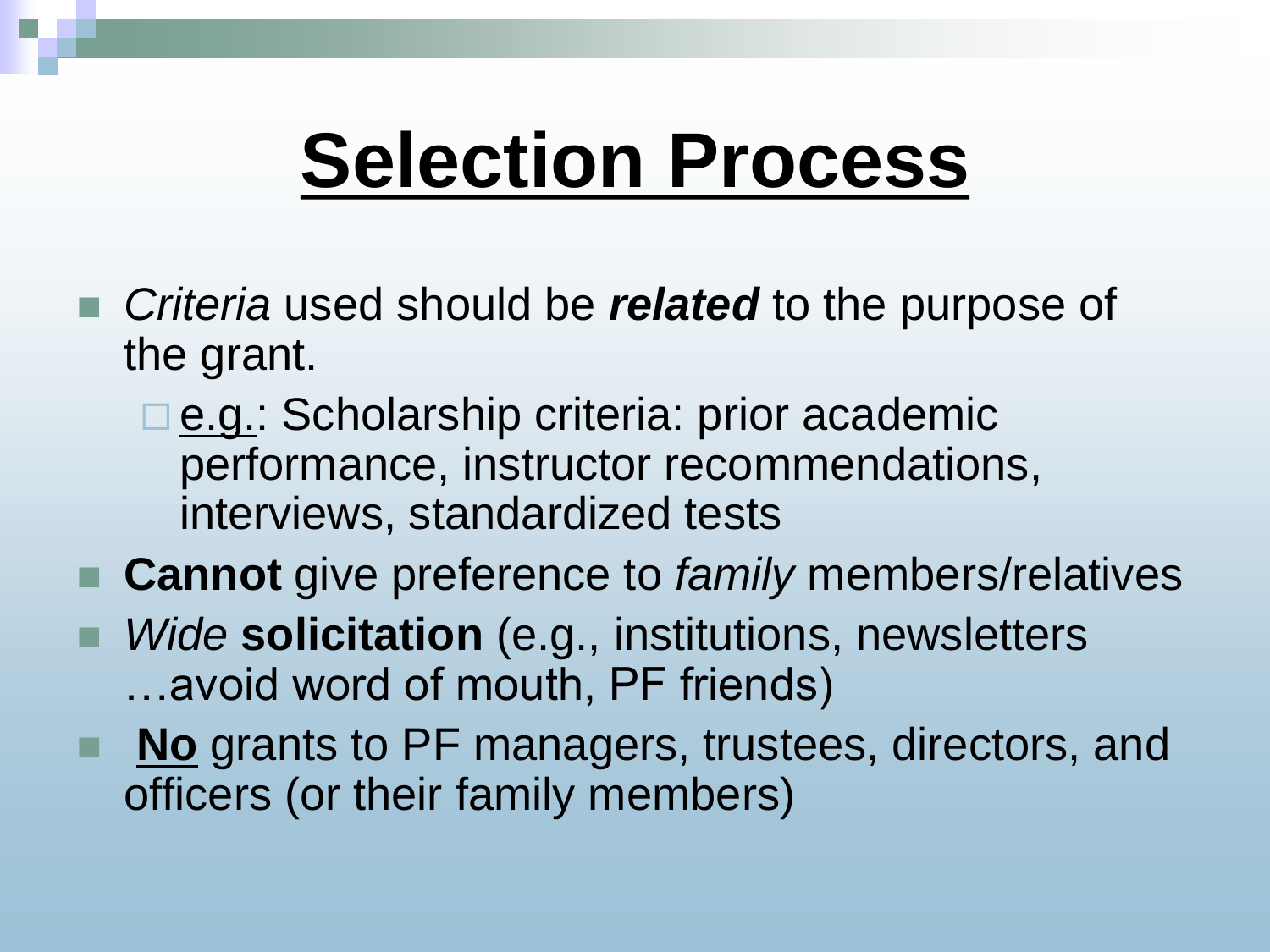## **Hypo – Solicitation**

**PF** is interested in creating a new fellowship program where fellows will conduct research on human rights issues in closed societies throughout the world. The PF plans to have a large applicant pool and has shared its objective selection criteria with its partners and grantees in the field.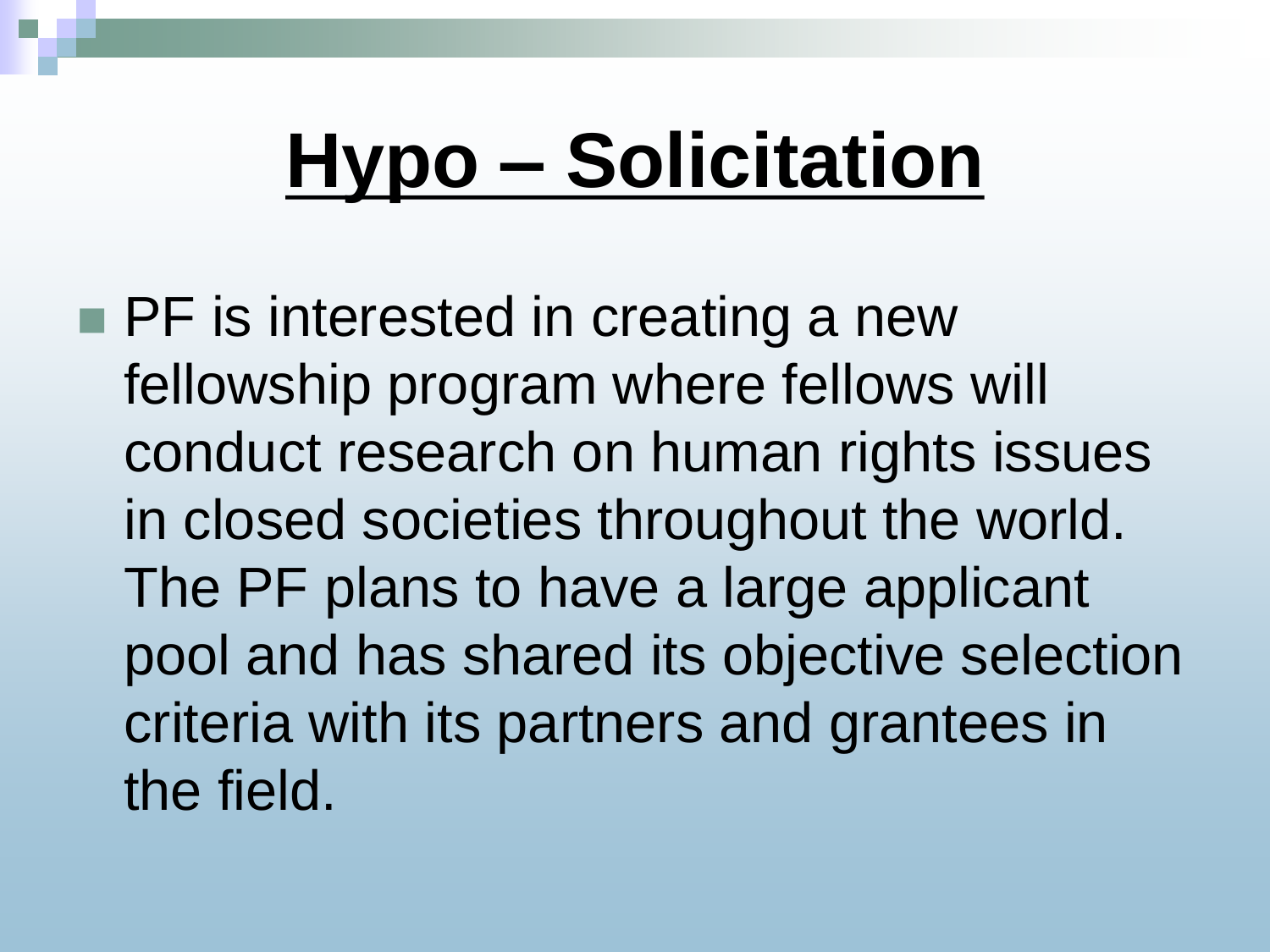## **Selection Committee**

- Committee members **cannot** derive **private benefit** from selection of certain grantees.
- Use outside experts if necessary.
- **Establish** *review* procedures for grants awarded by one person.
- Develop procedure for conflict of interest disclosure.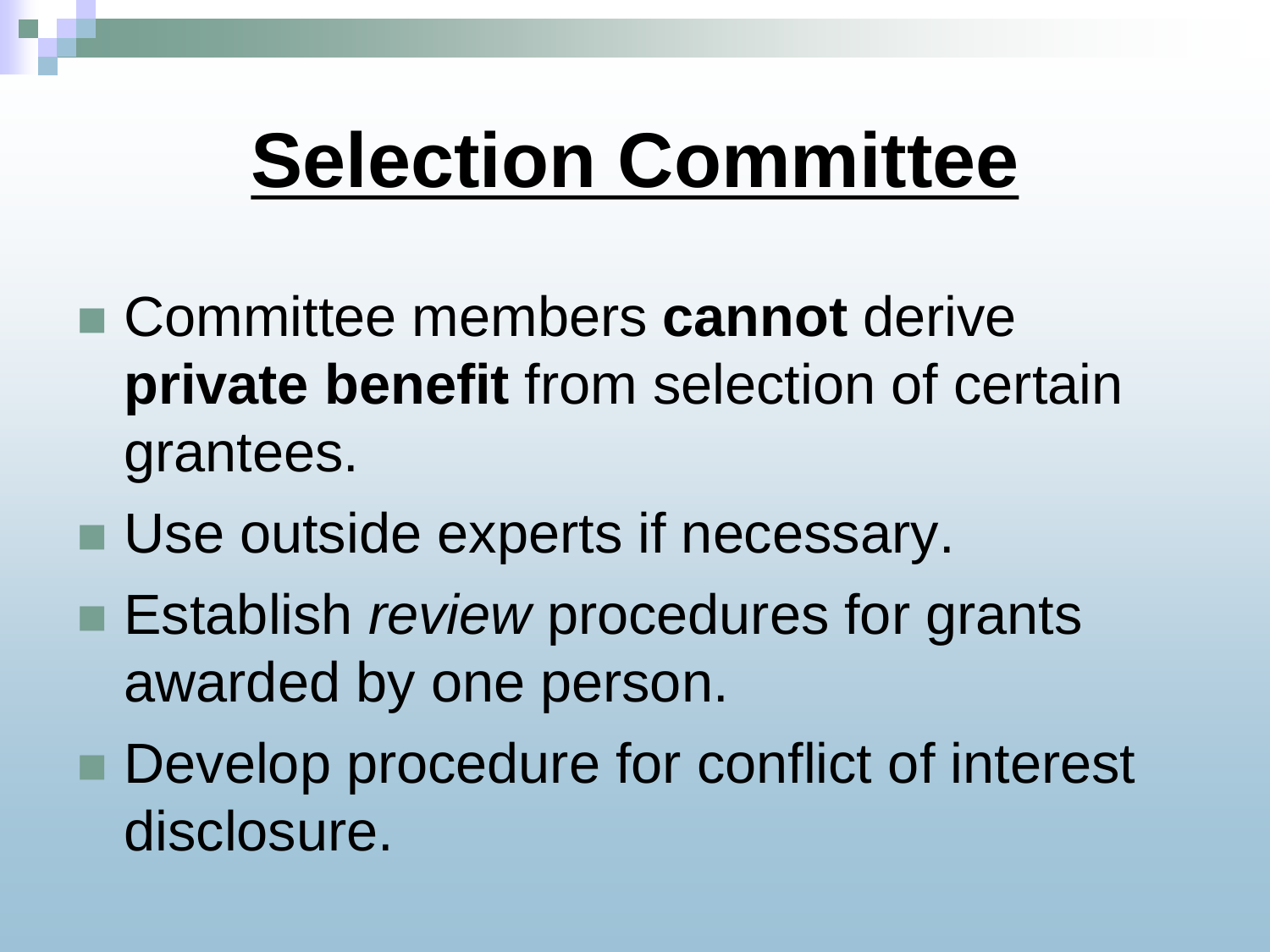## **Hypo – Committee Composition**

■ A public charity approaches PF with a fellowship idea for 10 individuals. The public charity places you, as a PF representative, on the *selection committee*. The grant will be paid by the public charity and the public charity will have full *control* over the fellows.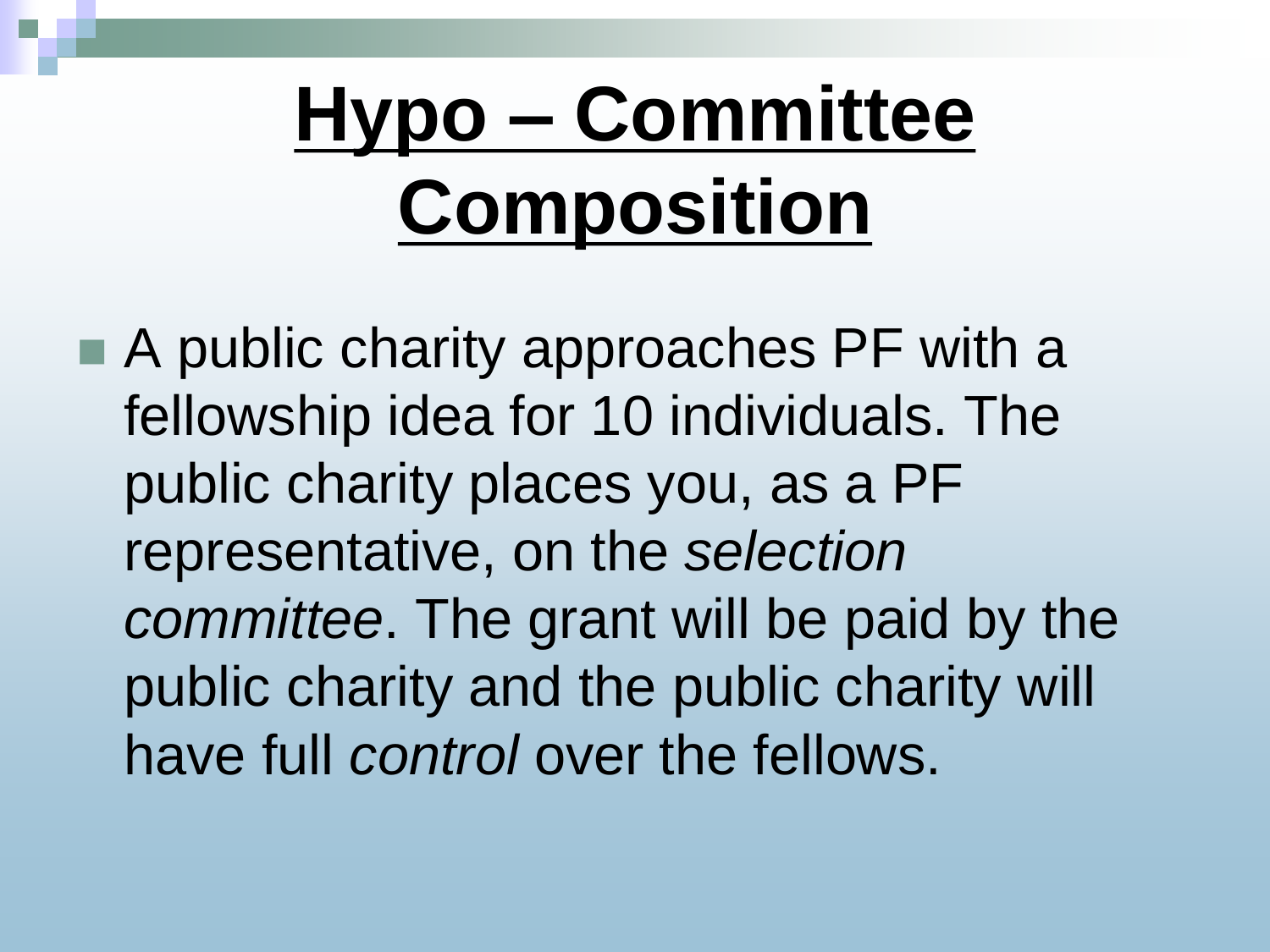## **Discrimination**

- **Programs** *favoring minorities* are permissible, but **limits** exist. (The "*Finnish"* Line (1978 IRS ruling))
- Discrimination *against minorities* is prohibited. ■ **Bob Jones University** (1983 S. Crt. Case)
- **Present Day:** These situations require a *facts and circumstances* approach.
	- Can grants to individuals be based on ethnic characteristics?
	- Can ethnic characteristics so pervade the applicant pool as to result in discrimination?
	- Is foundation required to show that class is sufficiently large compared to number of scholarships to prevent private benefit?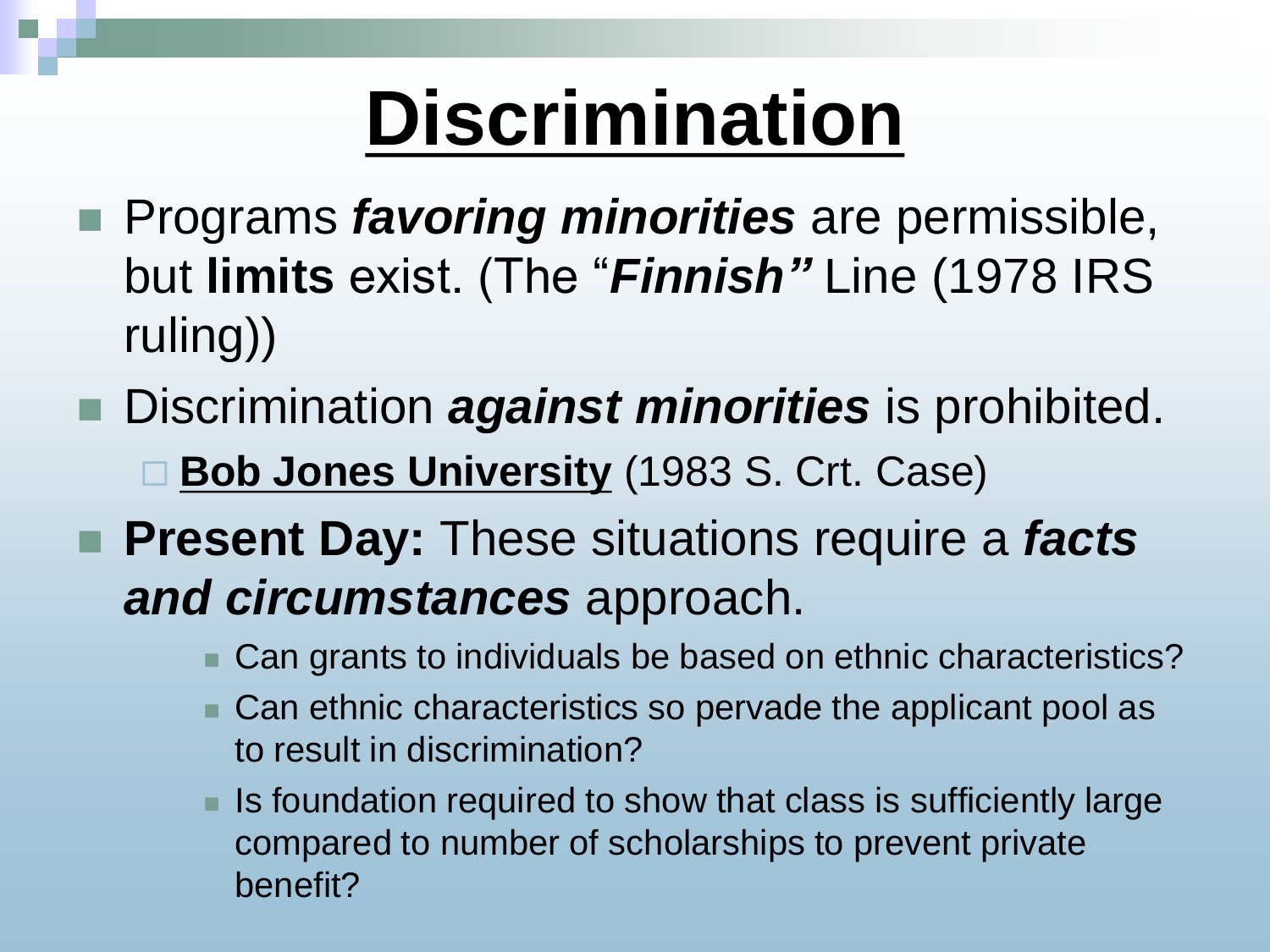## **Hypo – Discrimination**

■PF's Scholarship program has decided to issue a scholarship to women of Finnish descent from the South Bronx to attend any college of their choice in the United States.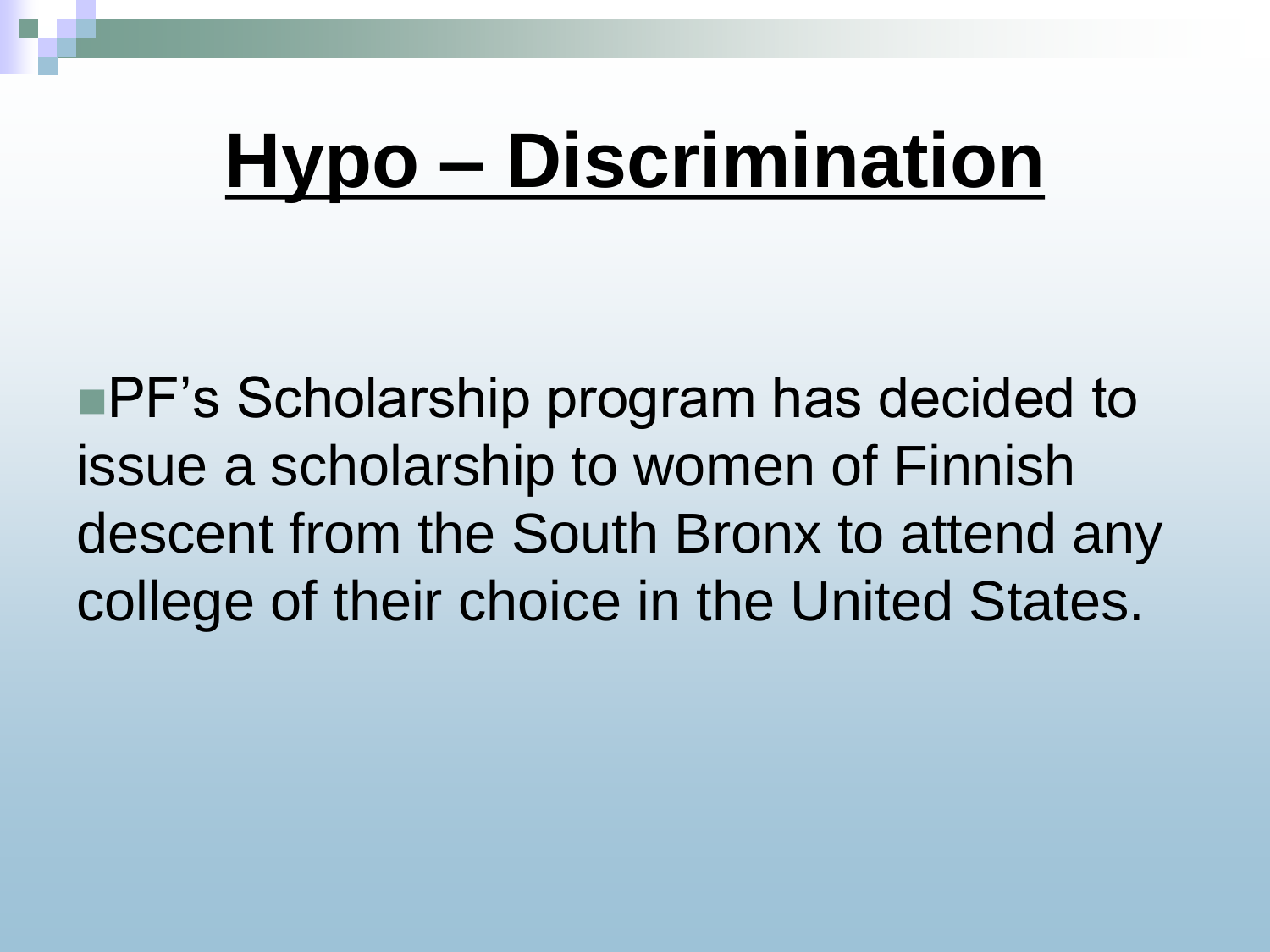## **Supervision of**

## **Scholarship/Fellowship Grants**

- **Ordinarily** need *annual* "*verified*" report if grantee is receiving grades
	- **□ Exception**: If grant is paid to school directly and school agrees to pay funds only if grantee is enrolled *and* is in good standing. (*no duty to investigate*)
- If *no courses* are taken, PF must receive an *annual* progress report from grantee that is *approved* by university.
- *Other* **4945 grants**: PF needs *at least* annual reports on the use of the funds and the progress made by the grantee.
	- *Travel Grants* need short narrative report, receipts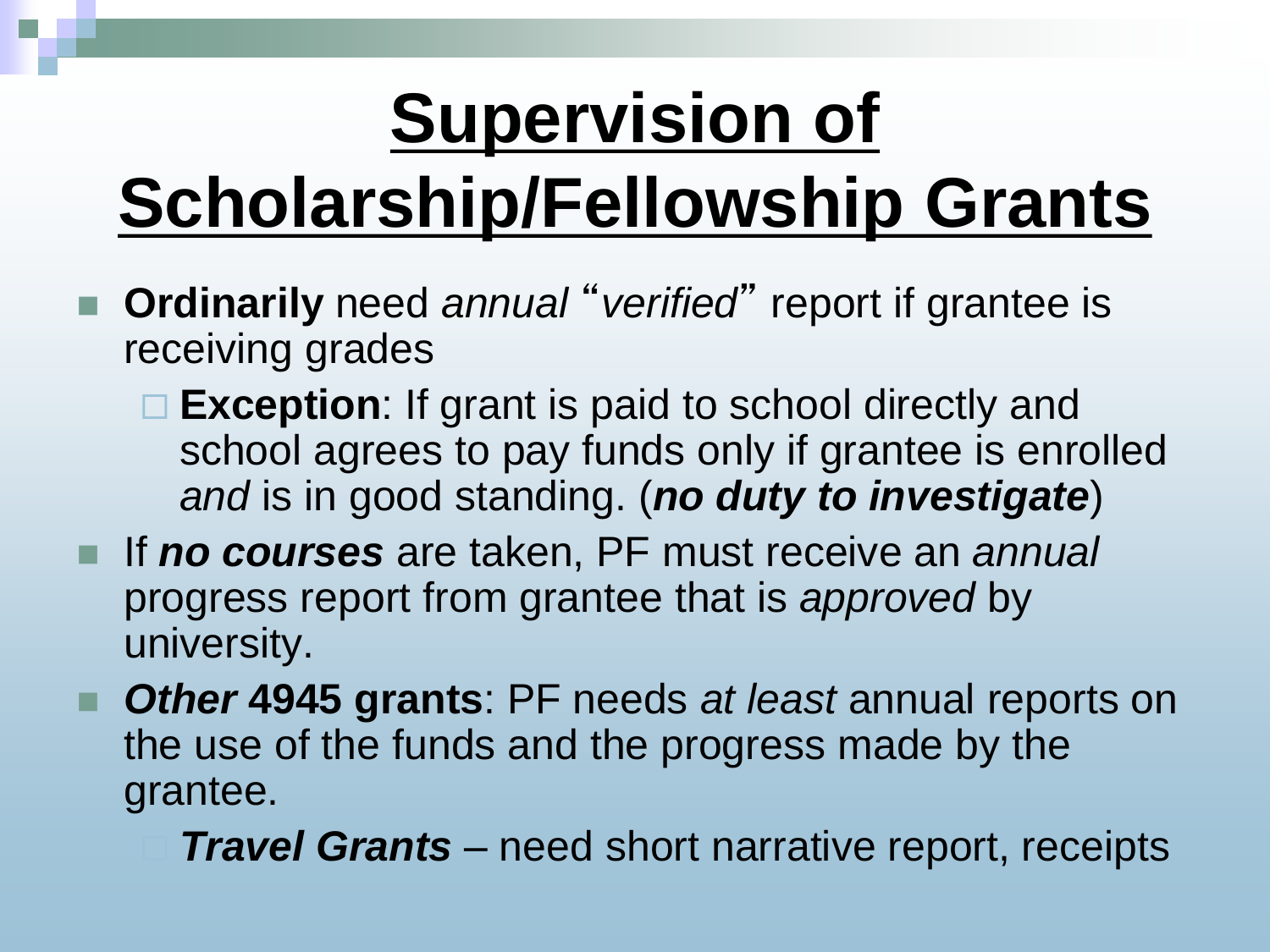#### **Public Disclosure**

- **IRS reporting** requirement on the private foundation.
- **Grant Letter language:** *You hereby acknowledge and agree that [PF] is required by law to disclose your name, your address, the amount of any funds paid to you or on your behalf by [PF] and the purpose of the Fellowship on [PF]*'*s tax return (Form 990PF) which is filed with the U.S. Internal Revenue Service and the Attorney General for the State of [New York] and that, as a result, this information will become public.*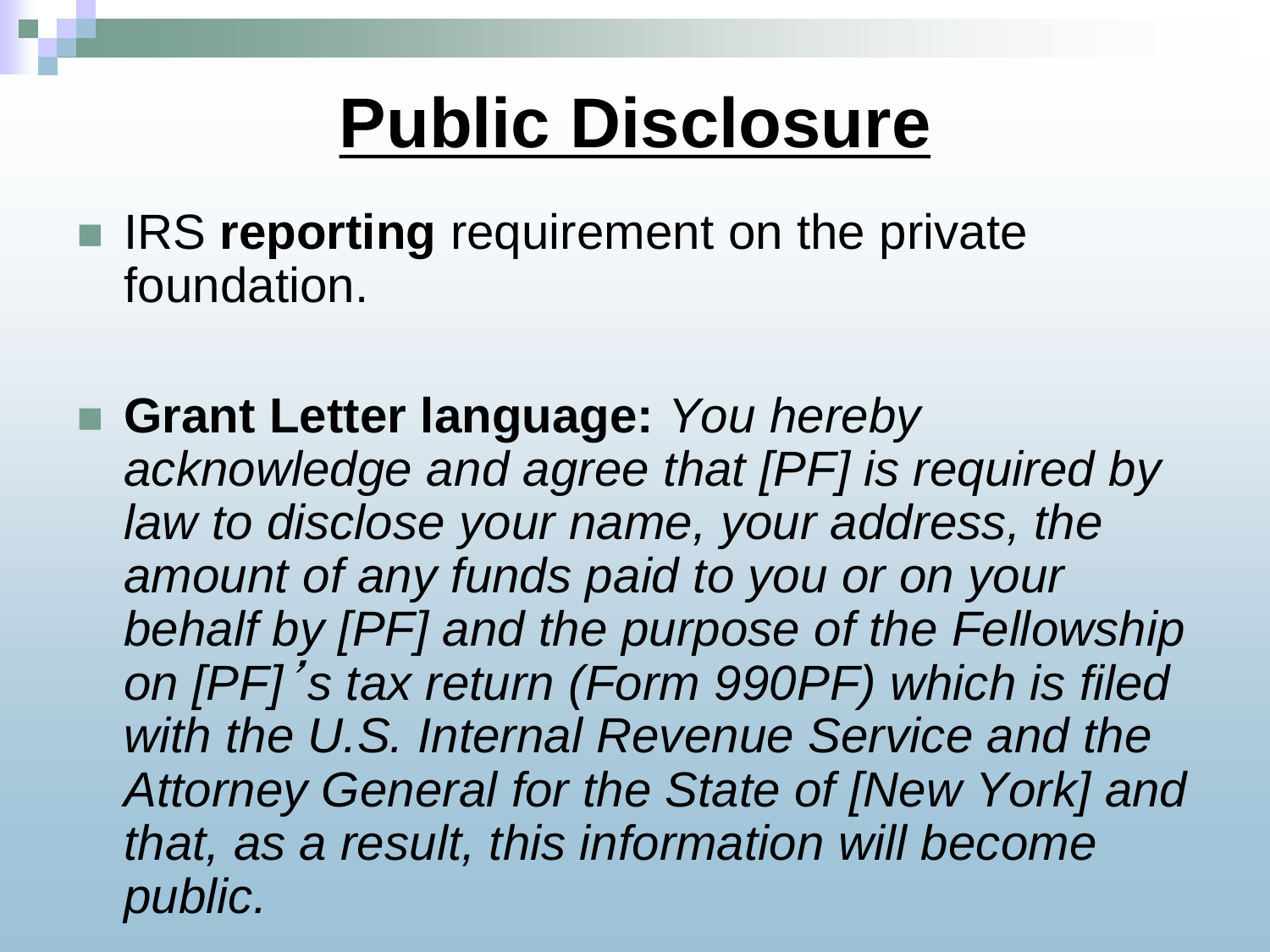## **Monitoring/Non-compliance/Duty to Investigate**

- Travel or study grants that do **not** comply with preapproved IRS requirements are considered *taxable expenditures if* foundation does not **investigate** and **correct**.
	- □ Substantial penalties for both foundation and management
- $\blacksquare$  If PF believes from reports that grant is not being used for its purpose, PF has a "**duty to investigate**."
	- Failure to submit reports also triggers this duty.
	- PF must withhold further payments until okay to pay.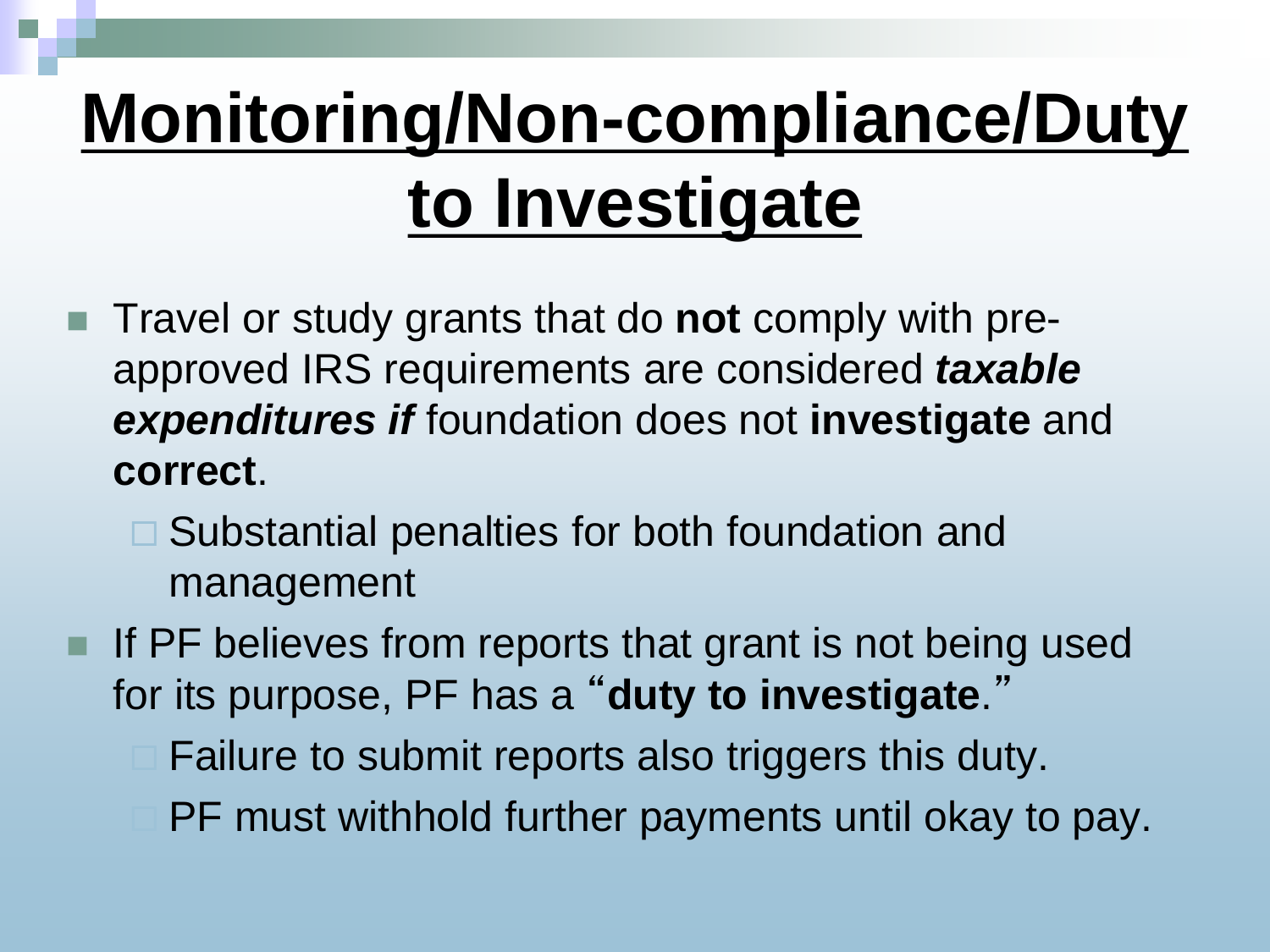## **Monitoring/Non-compliance/Duty to Investigate**

- Program Staff **must inform** GM of any *diversion* of funds or *noncompliance*.
	- □ GM/PF will take next steps.
	- Consequences: **Do Not Fund List**

**Earmarked Grants** used for prohibited purposes

**□ Can sometimes** be **attributed** to the private foundation if (i) **earmarked** for *prohibited* activity; (ii) **agreement** exists that may cause grantee to engage in *prohibited* activity; **or** (iii) grant is made for *noncharitable* purpose